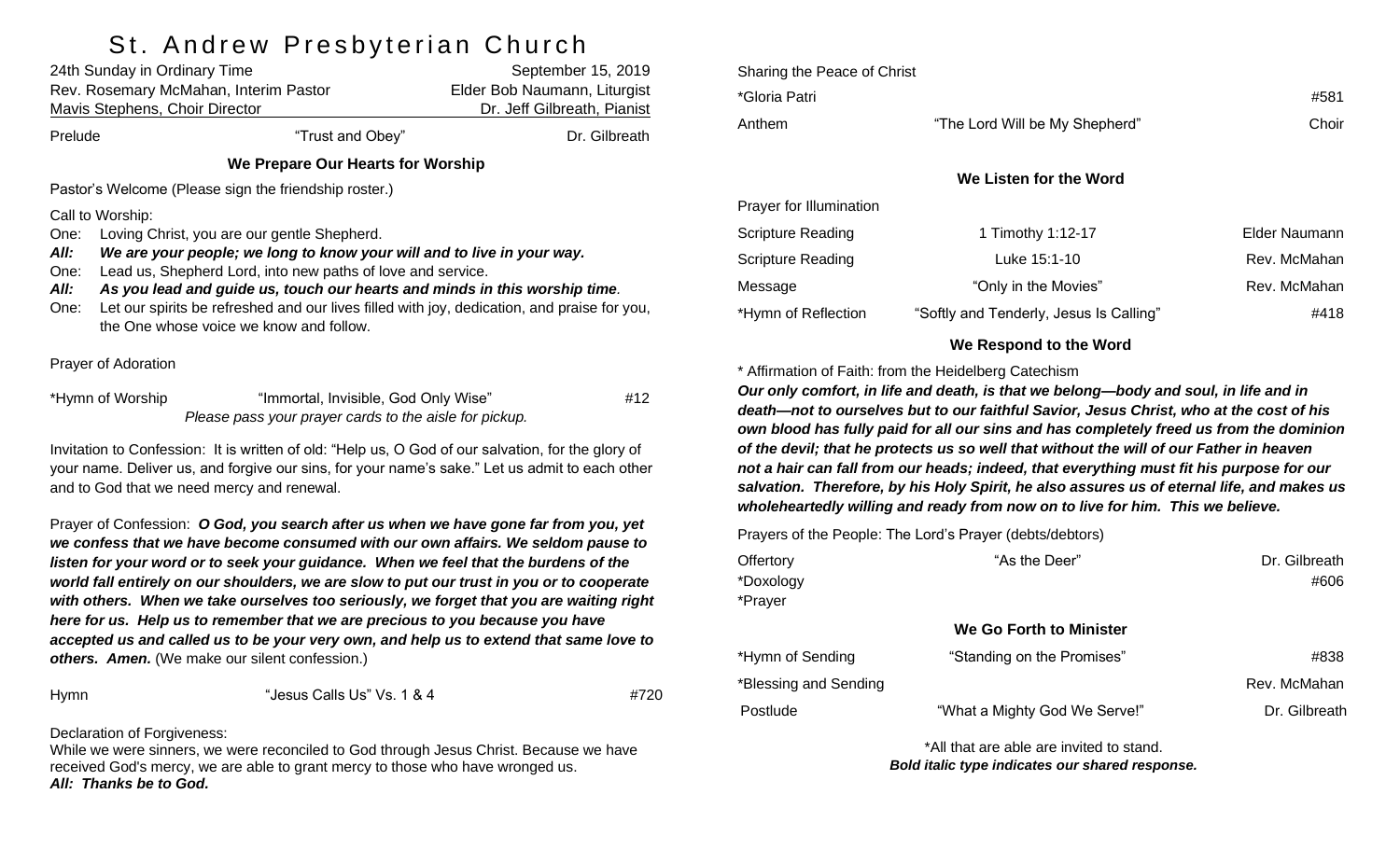#### *To Our Visitors & Guests:*

Welcome! It is a blessing to have you in worship with us today. We warmly invite your participation in the worship, fellowship, and ministry of this congregation where everyone is welcome as God's child. The pastor is available to answer any questions you might have after worship or by email or phone. There is a place for you here, and we are delighted to have you with us today.

#### **To All:**

The baptismal font at the entrance into the sanctuary signifies baptism as the entrance into the Universal Church and our inclusion in the worldwide family of Jesus Christ. It reminds us to remember our baptisms and be thankful.

St. Andrew's Wednesday Night Study continues to look at Paul's short Letter to the Philippians. This letter, written from prison, is generally considered Paul's "Joy Letter." In his most dire circumstances, Paul is able to rejoice that Jesus Christ is working through him. We, as followers of Christ, are called to do the same, to "Rejoice always! Again, I say, rejoice! The Lord is near!" (Phil 4:7). How difficult that rejoicing, that deep abiding trust that Christ is near, is for all of us. This week, I invite you to be intentional about looking for, being aware of, those moments of joy that come from Christ and then to share that moment with someone else. Joy is contagious!  $\sim$  Pastor Rosemary

Scripture for this Wednesday's study: Phil 1: 27-2:4, "Unity in Christ."

#### **Prayer for Wholeness Opportunity:**

Individual prayers for Healing and Wholeness are available after church and on Wednesdays by appointment. Please contact Pastor Rosemary.

**"Heal me, O Lord, and I shall be healed; save me, and I shall be saved, for you are my praise." Jer. 17:14.**

An audio and written copy of each week's sermon is available on the website at [www.standrewdecatur.org.](http://www.standrewdecatur.org/)

# Welcome to



## *"Growing in Faith; Sharing the Good News; Living in God's Love."*

September 15, 2019

Rev. Rosemary McMahan, Interim Pastor 3310 Danville Rd. SW Decatur, AL 35603 Office: (256) 355-6310 [churchoffice@standrewdecatur.org](mailto:churchoffice@standrewdecatur.org) pastor@standrewdecatur.org [www.standrewdecatur.org](http://www.standrewdecatur.org/)